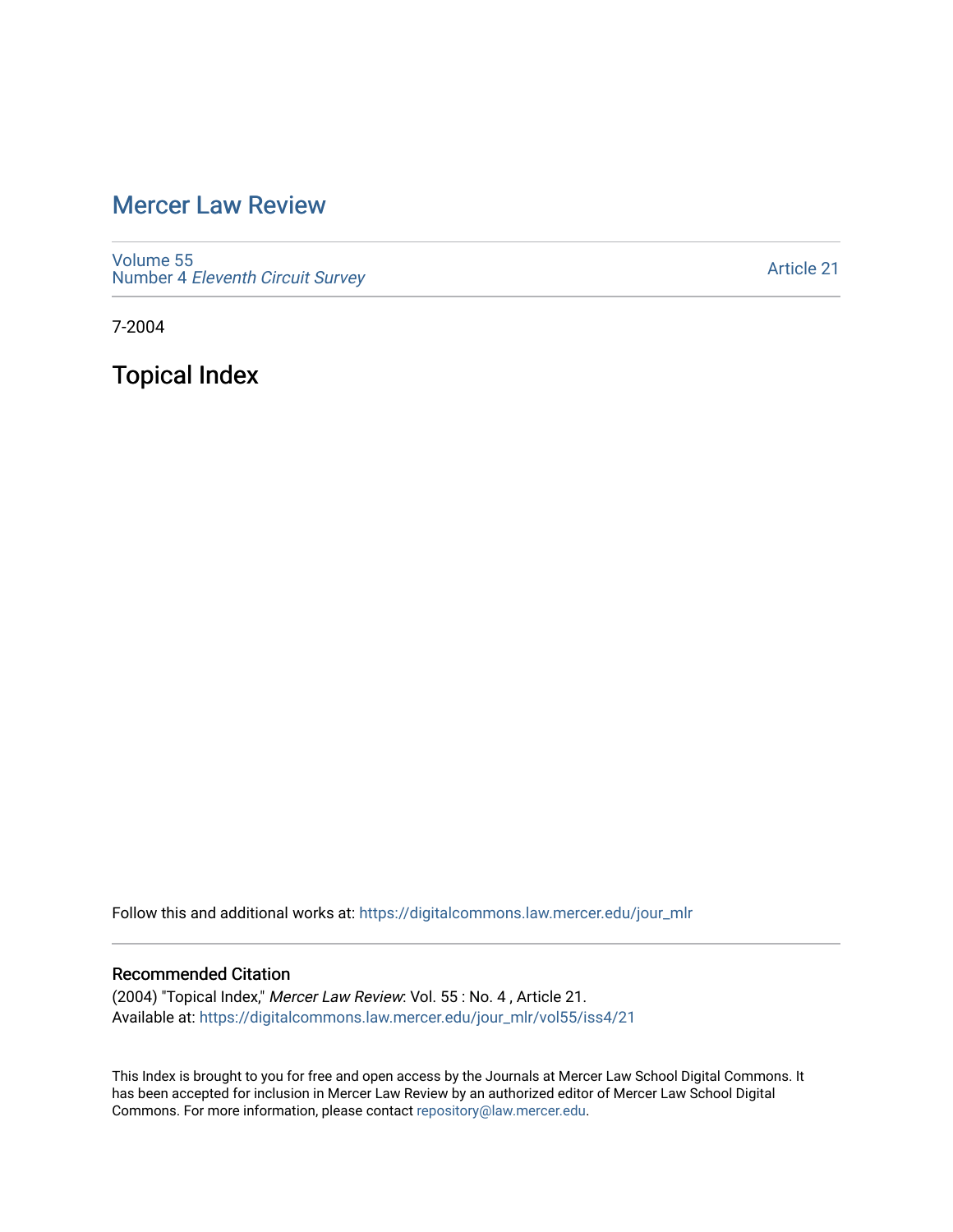### **TOPICAL INDEX TO LEAD ARTICLES, SPECIAL CONTRIBUTIONS, AND STUDENT ARTICLES**

| <b>SUBJECT</b>                                                                                                                                                                            | <b>YEAR</b> | <b>VOL:PAGE</b>  |
|-------------------------------------------------------------------------------------------------------------------------------------------------------------------------------------------|-------------|------------------|
| Administrative Law<br>Public Policy Considerations Warranting Denial of<br>Reimbursement to ERISA Plans: It's Time to<br>Recognize the Elephant in the Courtroom 2004                     |             | 55:595           |
| CONSTITUTIONAL LAW                                                                                                                                                                        |             |                  |
| Finding Immunity: Manders v. Lee and the Erosion<br>Nothing Lost, Nothing Owed: Supreme Court Upholds<br>State IOLTA Program in Brown v. Legal Foundation                                 |             | 55:1505          |
| of Washington $\ldots \ldots \ldots \ldots \ldots \ldots \ldots \ldots \ldots \ldots \ldots \ldots$                                                                                       |             | 55:815           |
| <b>CONSUMER PROTECTION</b><br>"The Insiders" for Gambling Lawsuits: Are the Games<br>"Fair" and Will Casinos and Gambling Facilities Be<br>Easy Targets for Blueprints for RICO and Other |             | 55:529           |
| COPYRIGHTS AND PATENTS<br>As Congress Giveth, So Congress Taketh Away: The<br>Supreme Court Assures Congressional Authority to<br>Retroactively Extend Copyright Terms in Eldred v.       |             |                  |
| Save a Little Room For Me: The Necessity of Naming<br>as Inventors Practitioners Who Conceive of Claimed<br>Subject Matter $\dots\dots\dots\dots\dots\dots\dots\dots\dots\dots\dots$ 2004 |             | 55:779<br>55:635 |
| CORPORATIONS<br>Corporate Social Responsibility In a Global Economy<br>After September 11: Profits, Freedom, and Human                                                                    |             | 55:739           |
| CRIMINAL PROCEDURE<br>A Deep Breath Before the Plunge: Undoing Miranda's                                                                                                                  |             | 55:1375          |
| Damages<br>Whoa, Slow Down! Applying the Constitutional Brakes<br>to Accelerated Punitive Damages Awards  2004                                                                            |             | 55:835           |
| DOMESTIC RELATIONS<br>Georgia's Children On Our Minds  2004                                                                                                                               |             | 55:1415          |